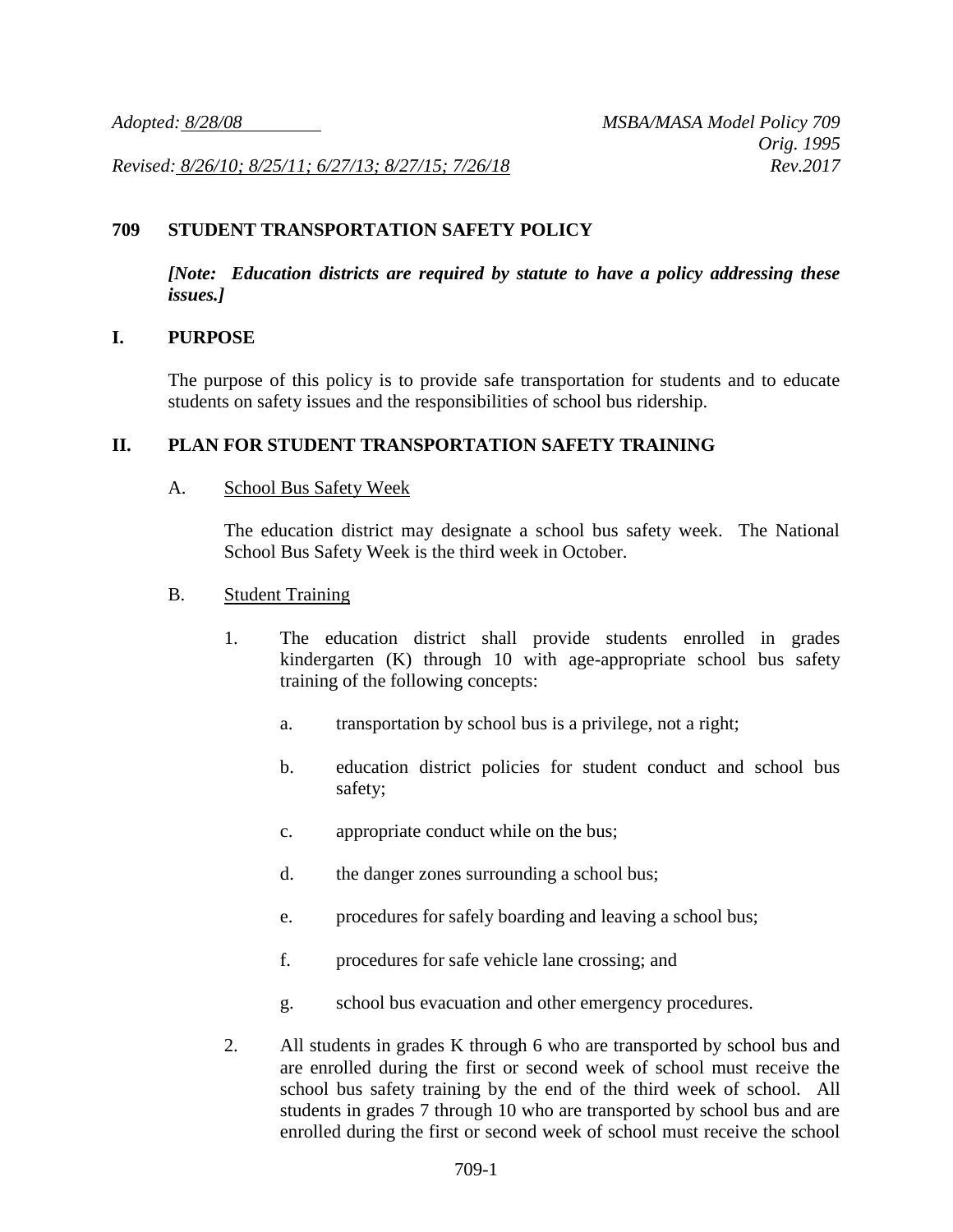bus safety training or receive bus safety instruction materials by the end of the sixth week of school, if they have not previously received school bus training. Students in grades K through 10 who enroll in a school after the second week of school, are transported by school bus, and have not received training in their previous education districts shall undergo school bus safety training or receive bus safety instructional materials within 4 weeks of their first day of attendance.

- 3. The education district and a nonpublic school with students transported by school bus at public expense must provide students enrolled in grades K through 3 school bus safety training twice during the school year.
- 4. Students taking driver's training instructional classes must receive training in the laws and proper procedures for operating a motor vehicle in the vicinity of a school bus as required by Minn. Stat. § 169.446, Subd. 2.
- 5. The education district and a nonpublic school with students transported by school bus at public expense must conduct a school bus evacuation drill at least once during the school year.
- 6. The education district will make reasonable accommodations in training for students known to speak English as a second language and students with disabilities.
- 7. The education district may provide kindergarten students with school bus safety training before the first day of school.
- 8. The education district may provide student safety education for bicycling and pedestrian safety for students in grades K through 5.
- 9. The education district shall adopt and make available for public review a curriculum for transportation safety education.
- 10. Nonpublic school students transported by the education district will receive school bus safety training by their nonpublic school. The nonpublic schools may use the education district's school transportation safety education curriculum. Upon request by the education district executive director, the nonpublic school must certify to the education district's school transportation safety director that all students enrolled in grades K through 10 have received the appropriate training.

## **III. CONDUCT ON SCHOOL BUSES AND CONSEQUENCES FOR MISBEHAVIOR**

A. Riding the school bus is a privilege, not a right. The education district's general student behavior rules are in effect for all students on school buses, including nonpublic and charter school students.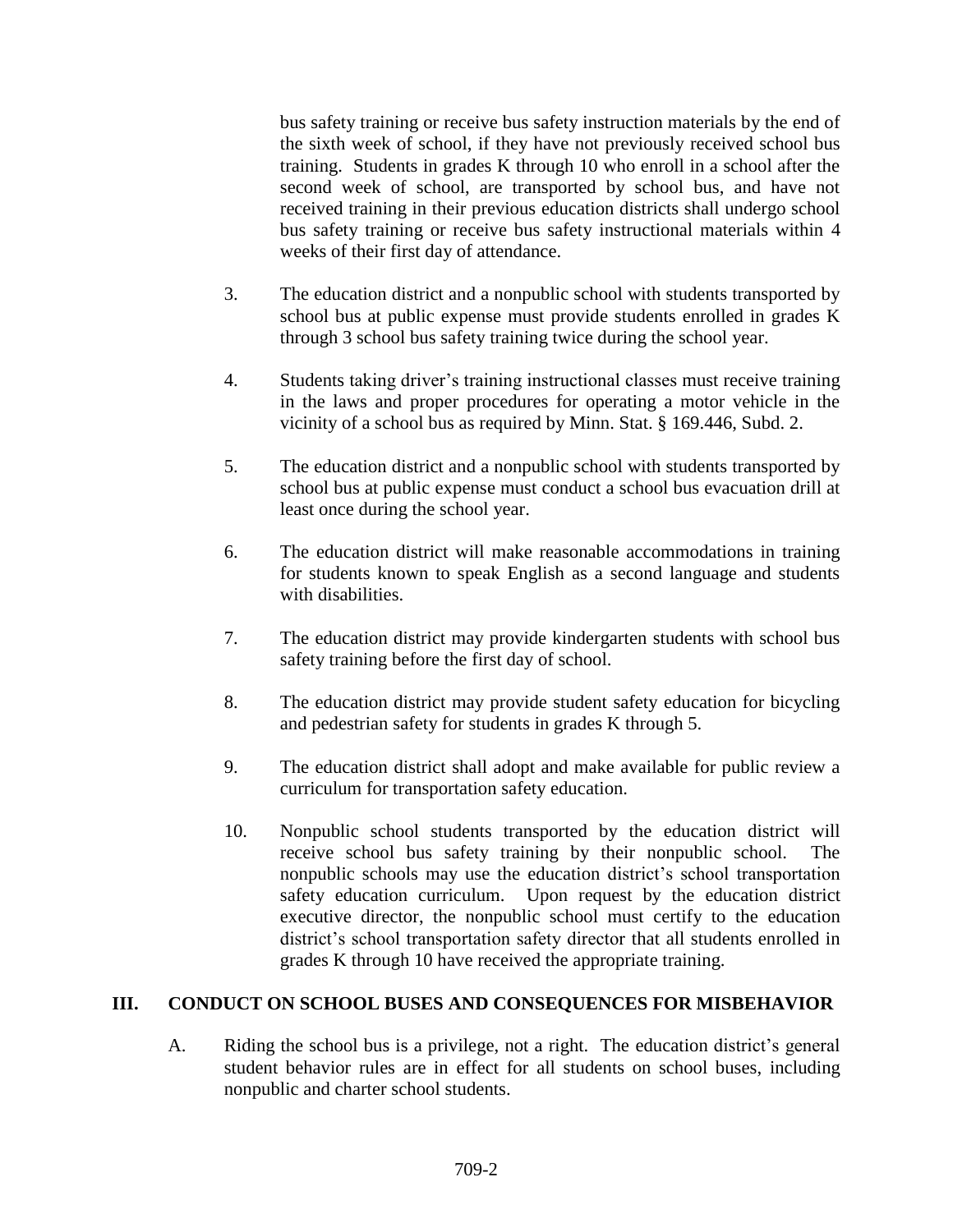- B. Consequences for school bus/bus stop misconduct will be imposed by the education district under adopted administrative discipline procedures. In addition, all school bus/bus stop misconduct will be reported to the education district's transportation safety director. Serious misconduct may be reported to local law enforcement.
	- 1. School Bus and Bus Stop Rules. The education district school bus safety rules are to be posted on every bus. If these rules are broken, the education district's discipline procedures are to be followed. In most circumstances, consequences are progressive and may include suspension of bus privileges. It is the school bus driver's responsibility to report unacceptable behavior to the education district's Transportation Office/School Office.
	- 2. Rules at the Bus Stop
		- a. Get to your bus stop 5 minutes before your scheduled pick up time. The school bus driver will not wait for late students.
		- b. Respect the property of others while waiting at your bus stop.
		- c. Keep your arms, legs, and belongings to yourself.
		- d. Use appropriate language.
		- e. Stay away from the street, road, or highway when waiting for the bus.
		- f. Wait until the bus stops before approaching the bus.
		- g. After getting off the bus, move away from the bus.
		- h. If you must cross the street, always cross in front of the bus where the driver can see you. Wait for the driver to signal to you before crossing the street.
		- i. No fighting, harassment, intimidation, or horseplay.
		- j. No use of alcohol, tobacco, or drugs.

## 3. Rules on the Bus

- a. Immediately follow the directions of the driver.
- b. Sit in your seat facing forward.
- c. Talk quietly and use appropriate language.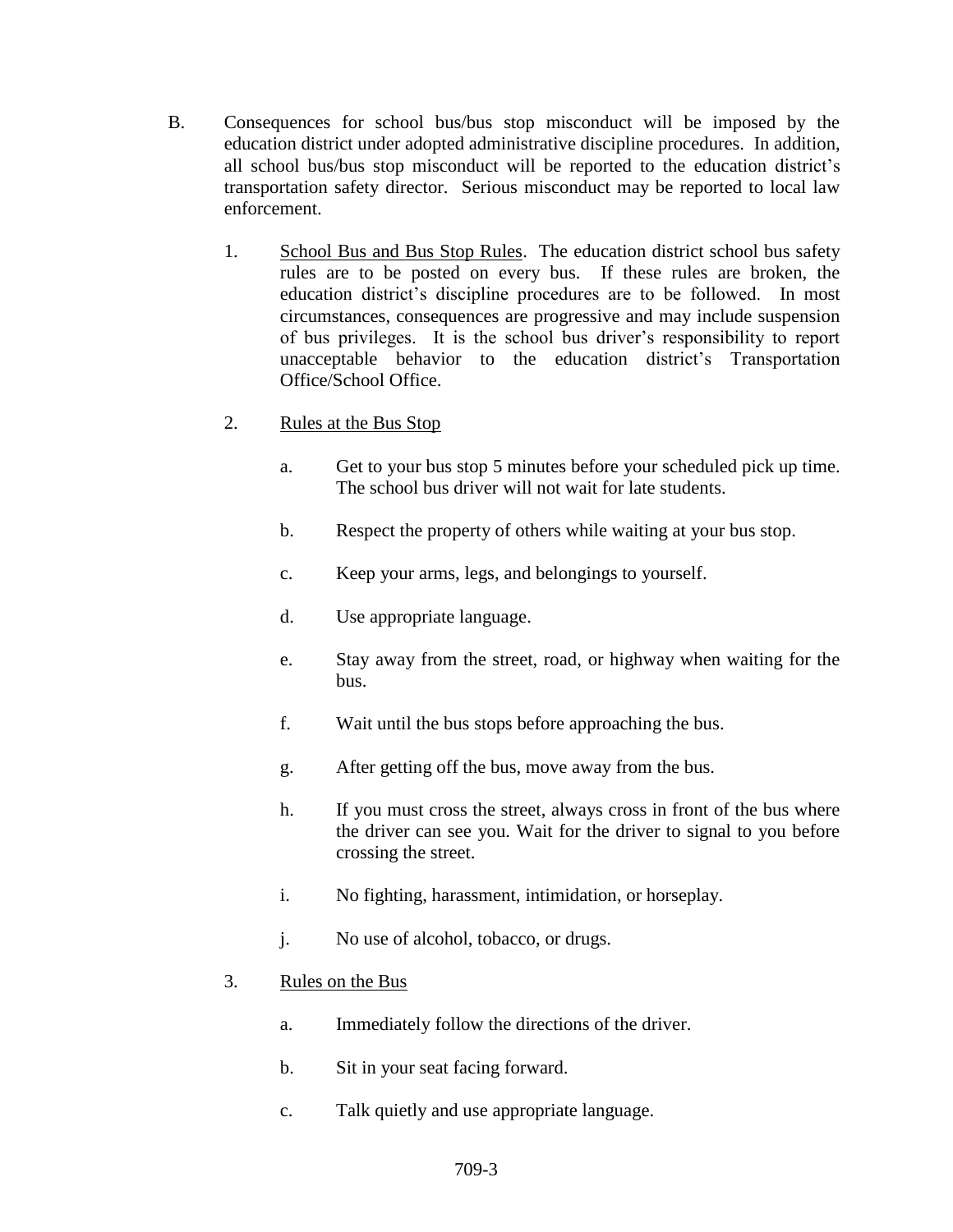- d. Keep all parts of your body inside the bus.
- e. Keep your arms, legs, and belongings to yourself.
- f. No fighting, harassment, intimidation, or horseplay.
- g. Do not throw any object.
- h. No eating, drinking, or use of alcohol, tobacco, or drugs.
- i. Do not bring any weapons or dangerous objects on the school bus.
- j. Do not damage the school bus.

#### 4. Consequences

- a. Consequences for school bus/bus stop misconduct will apply to all regular and late routes. Decisions regarding a student's ability to ride the bus in connection with cocurricular and extracurricular events (for example, field trips or competitions) will be in the sole discretion of the education district. Parents or guardians will be notified of any suspension of bus privileges.
	- $(1)$  Elementary  $(K-6)$

1st offense – warning

2nd offense – 3 school-day suspension from riding the bus 3rd offense  $-5$  school-day suspension from riding the bus 4th offense  $-10$  school-day suspension from riding the bus/meeting with parent

Further offenses – individually considered. Students may be suspended for longer periods of time, including the remainder of the school year.

(2) Secondary (7-12)

| 1st offense $-$ warning                                     |
|-------------------------------------------------------------|
| 2nd offense $-5$ school-day suspension from riding the bus  |
| 3rd offense $-10$ school-day suspension from riding the bus |
| 4th offense $-20$ school-day suspension from riding the     |
| bus/meeting with parent                                     |
| $5th$ offense – suspended from riding the bus for the       |
| remainder of the school year                                |

Note: When any student goes 60 transportation days without a report, the student's consequences may start over at the first offense.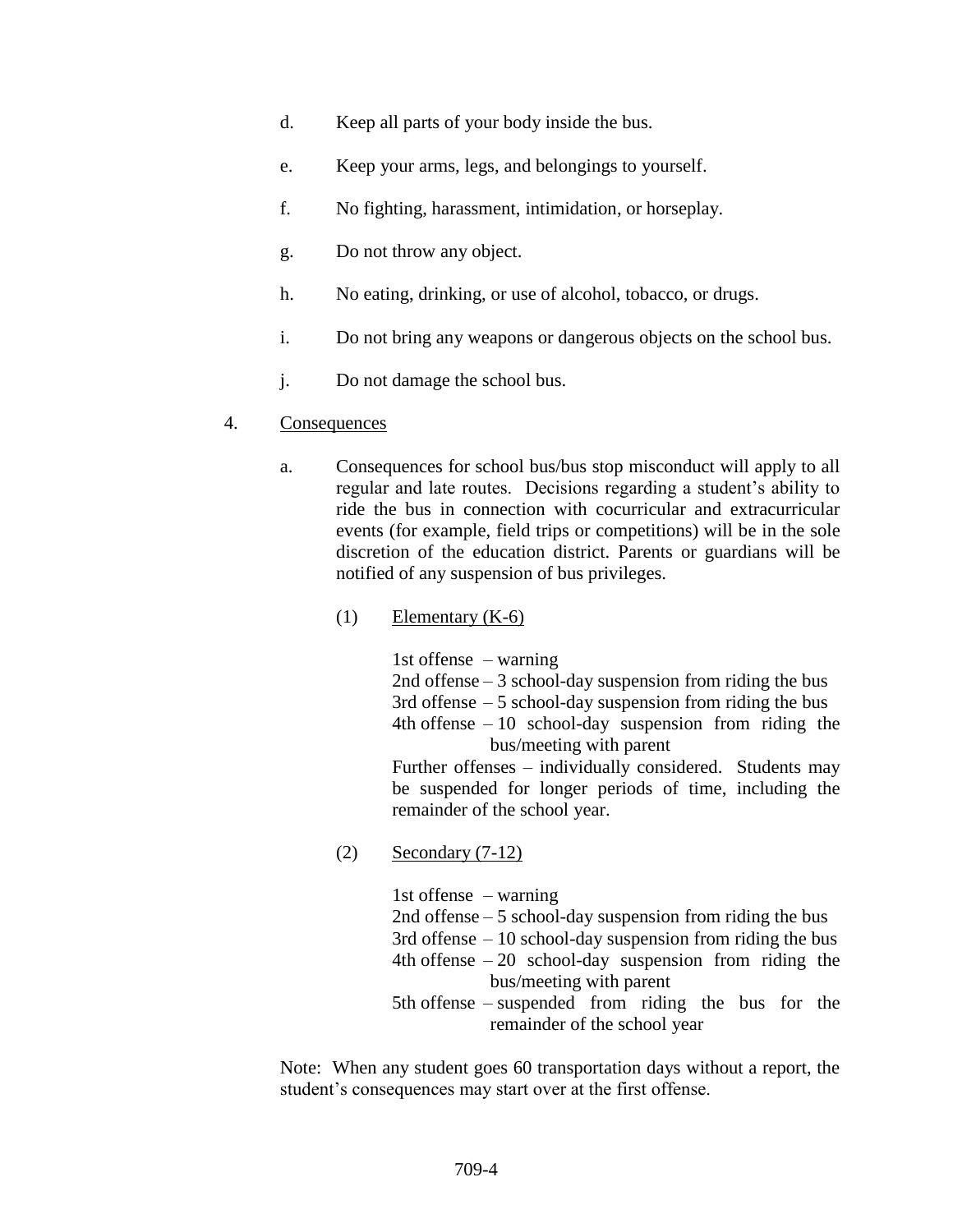### (3) Other Discipline

Based on the severity of a student's conduct, more serious consequences may be imposed at any time. Depending on the nature of the offense, consequences such as suspension or expulsion from school also may result from school bus/bus stop misconduct.

(4) Records

Records of school bus/bus stop misconduct will be forwarded to the individual school building and will be retained in the same manner as other student discipline records. Reports of student misbehavior on a school bus or in a bus-loading or unloading area that are reasonably believed to cause an immediate and substantial danger to the student or surrounding persons or property shall be provided by the education district to local law enforcement and the Department of Public Safety in accordance with state and federal law.

(5) Vandalism/Bus Damage

Students damaging school buses will be responsible for the damages. Failure to pay such damages (or make arrangements to pay) within 2 weeks may result in the loss of bus privileges until damages are paid.

(6) Notice

School bus and bus stop rules and consequences for violations of these rules will be reviewed with students annually and copies of these rules will be made available to students. School bus rules are to be posted on each school bus.

(7) Criminal Conduct

In cases involving criminal conduct (for example, assault, weapons, drug possession, or vandalism), the appropriate education district personnel and local law enforcement officials will be informed.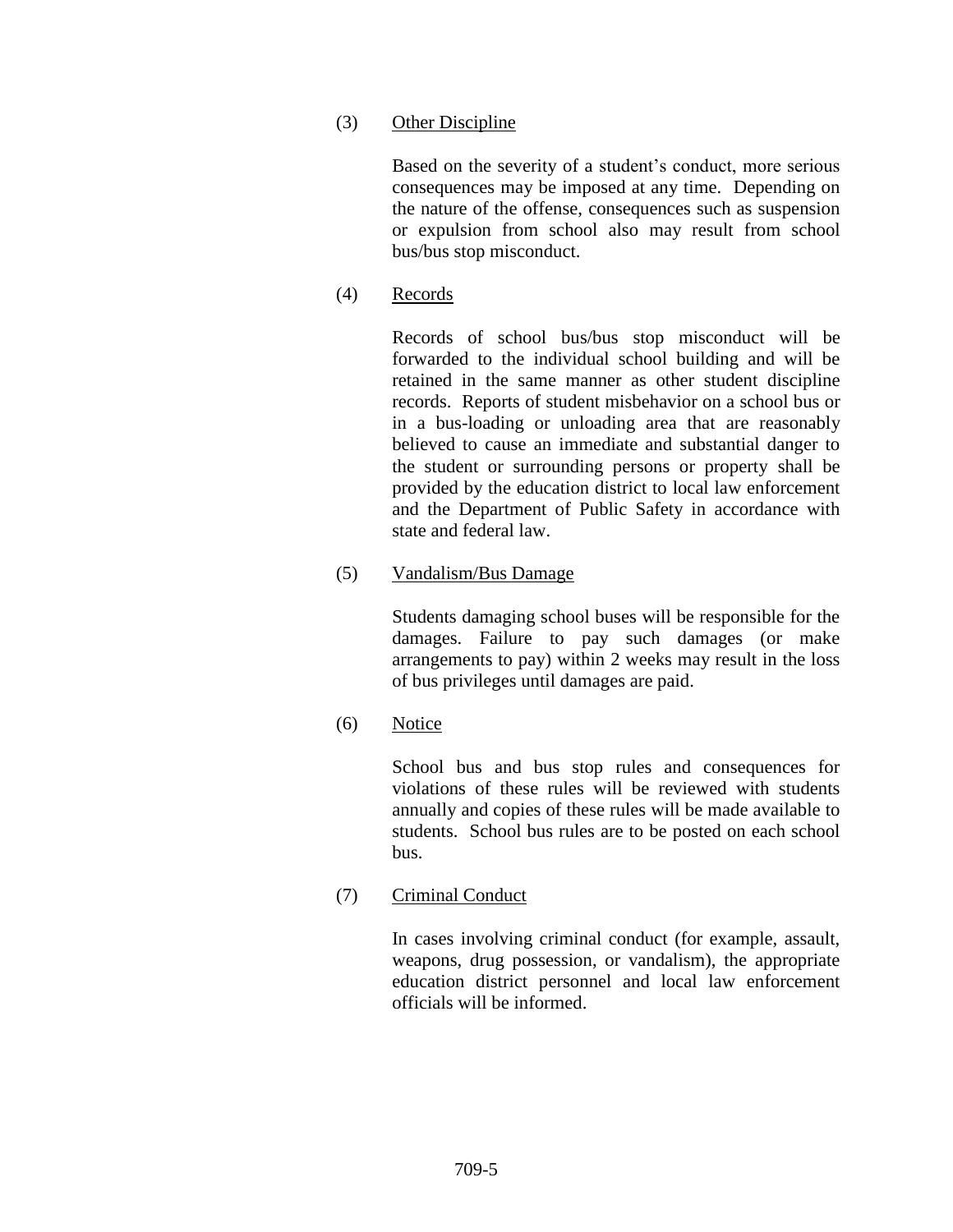### **IV. PARENT AND GUARDIAN INVOLVEMENT**

#### A. Parent and Guardian Notification

The education district school bus and bus stop rules will be provided to each family. Parents and guardians are asked to review the rules with their children.

#### B. Parents/Guardians Responsibilities for Transportation Safety

Parents/Guardians are responsible to:

- 1. Become familiar with education district rules, policies, regulations, and the principles of school bus safety, and thoroughly review them with their children;
- 2. Support safe riding and walking practices, and recognize that students are responsible for their actions;
- 3. Communicate safety concerns to their education district administrators;
- 4. Monitor bus stops, if possible;
- 5. Have their children to the bus stop 5 minutes before the bus arrives;
- 6. Have their children properly dressed for the weather; and
- 7. Have a plan in case the bus is late.

#### **V. SCHOOL BUS DRIVER DUTIES AND RESPONSIBILITIES**

- A. School bus drivers shall have a valid Class A, B, or C Minnesota driver's license with a school bus endorsement. A person possessing a valid driver's license, without a school bus endorsement, may drive a type III vehicle set forth in Sections VII.B. and VII.C., below. Drivers with a valid Class D driver's license, without a school bus endorsement, may operate a "type A-I" school bus as set forth in Section VII.D., below.
- B. The education district shall conduct mandatory drug and alcohol testing of all education district bus drivers and bus driver applicants in accordance with state and federal law and education district policy.
- C. A school bus driver, with the exception of a driver operating a type A-I school bus or type III vehicle, who has a commercial driver's license and who is convicted of a criminal offense, a serious traffic violation, or of violating any other state or local law relating to motor vehicle traffic control, other than a parking violation, in any type of motor vehicle in a state or jurisdiction other than Minnesota, shall notify the Minnesota Division of Driver and Vehicle Services (Division) of the conviction within 30 days of the conviction. For purposes of this paragraph, a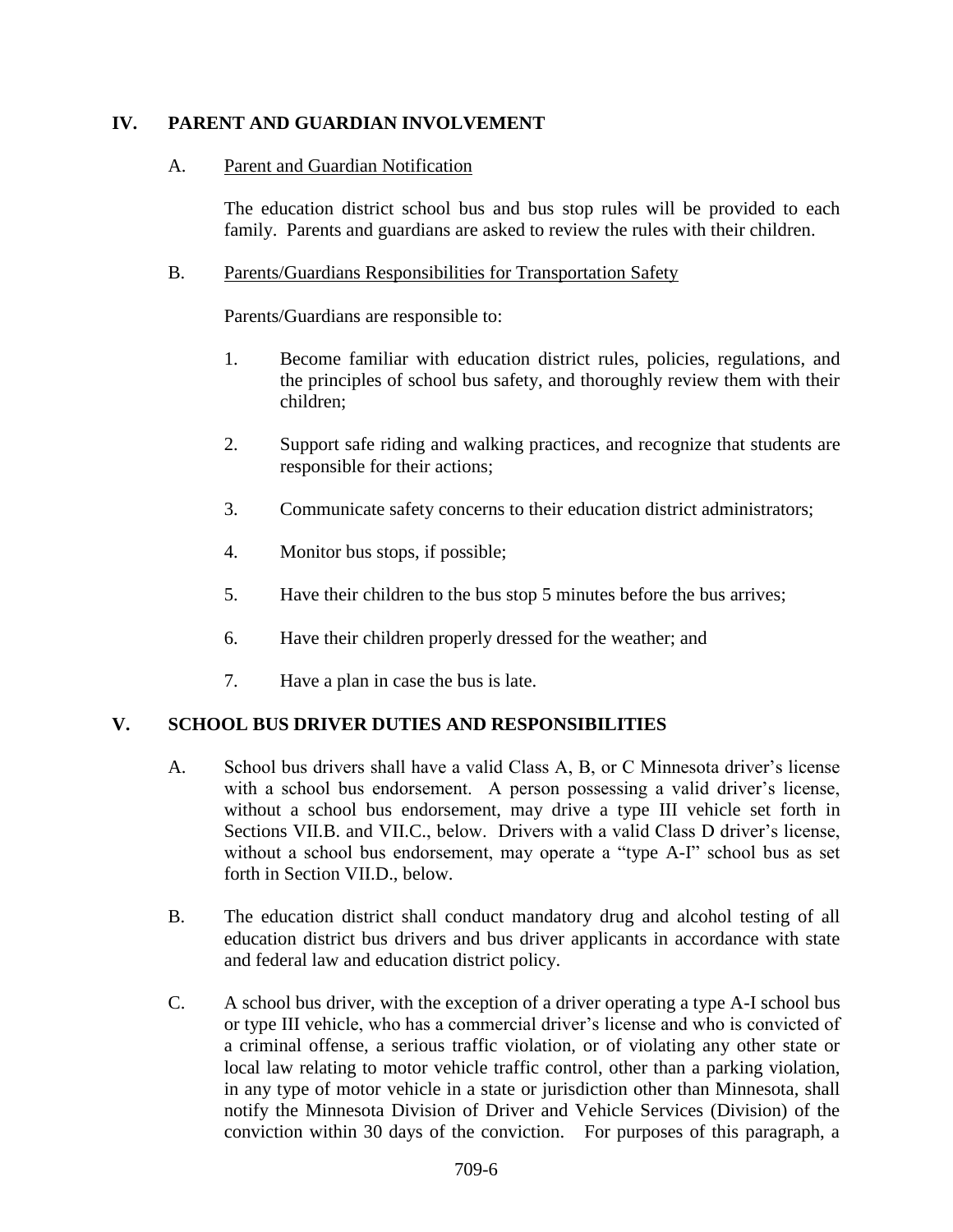"serious traffic violation" means a conviction of any of the following offenses:

- 1. excessive speeding, involving any single offense for any speed of 15 miles per hour or more above the posted speed limit;
- 2. reckless driving;
- 3. improper or erratic traffic lane changes;
- 4. following the vehicle ahead too closely;
- 5. a violation of state or local law, relating to motor vehicle traffic control, arising in connection with a fatal accident;
- 6. driving a commercial vehicle without obtaining a commercial driver's license or without having a commercial driver's license in the driver's possession.
- D. A school bus driver, with the exception of a driver operating a type A-I school bus or type III vehicle, who has a commercial driver's license and who is convicted of violating, in any type of motor vehicle, a Minnesota state or local law relating to motor vehicle traffic control, other than a parking violation, shall notify the person's employer of the conviction within 30 days of conviction. The notification shall be in writing and shall contain all the information set forth in Attachment A accompanying this policy.
- E. A school bus driver, with the exception of a driver operating a type A-I school bus, who has a Minnesota commercial driver's license suspended, revoked, or cancelled by the state of Minnesota or any other state or jurisdiction and who loses the right to operate a commercial vehicle for any period or who is disqualified from operating a commercial motor vehicle for any period shall notify the person's employer of the suspension, revocation, cancellation, lost privilege, or disqualification. Such notification shall be made before the end of the business day following the day the employee received notice of the suspension, revocation, cancellation, lost privilege, or disqualification. The notification shall be in writing and shall contain all the information set forth in Attachment B accompanying this policy.
- F. A person who operates a type III vehicle and who sustains a conviction as described in Section VII.C.1.g. (i.e., driving while impaired offenses), VII.C.1.h. (i.e., felony, controlled substance, criminal sexual conduct offenses, or offenses for surreptitious observation, indecent exposure, use of minor in a sexual performance, or possession of child pornography or display of pornography to a minor), or VII.C.1.i. (multiple moving violations) while employed by the entity that owns, leases, or contracts for the school bus, shall report the conviction to the person's employer within 10 days of the date of the conviction. The notification shall be in writing and shall contain all the information set forth in Attachment C accompanying this policy.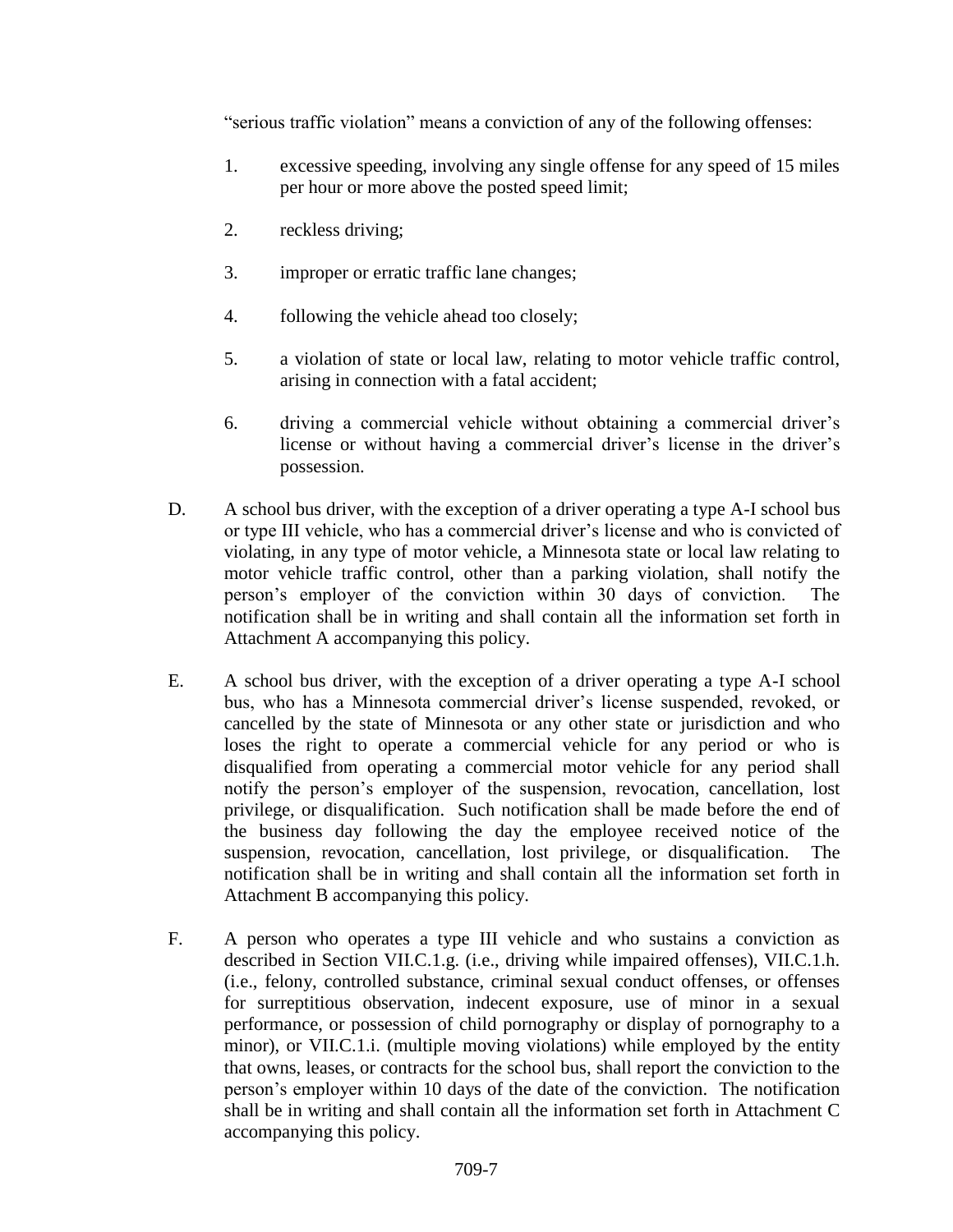## **VI. SCHOOL BUS DRIVER TRAINING**

### A. Training

- 1. All new school bus drivers shall be provided with pre-service training, including in-vehicle (actual driving) instruction, before transporting students and shall meet the competency testing specified in the Minnesota Department of Public Safety Model School Bus Driver Training Manual. All school bus drivers shall receive in-service training annually. For purposes of this section, "annually" means at least once every 380 days from the initial or previous evaluation and at least once every 380 days from the initial or previous license verification. The education district shall retain on file an annual individual school bus driver "evaluation certification" form for each education district driver as contained in the Model School Bus Driver Training Manual.
- 2. All bus drivers operating a type III vehicle will be provided with annual training and certification as set forth in Section VII.C.1.b., below, by either the education district or the entity from whom such services are contracted by the education district.

#### B. Evaluation

School bus drivers with a Class D license will be evaluated annually and all other bus drivers will be assessed periodically for the following competencies:

- 1. Safely operate the type of school bus the driver will be driving;
- 2. Understand student behavior, including issues relating to students with disabilities;
- 3. Ensure orderly conduct of students on the bus and handling incidents of misconduct appropriately;
- 4. Know and understand relevant laws, rules of the road, and local school bus safety policies;
- 5. Handle emergency situations; and
- 6. Safely load and unload students.

The evaluation must include completion of an individual "school bus driver evaluation form" (road test evaluation) as contained in the Model School Bus Driver Training Manual.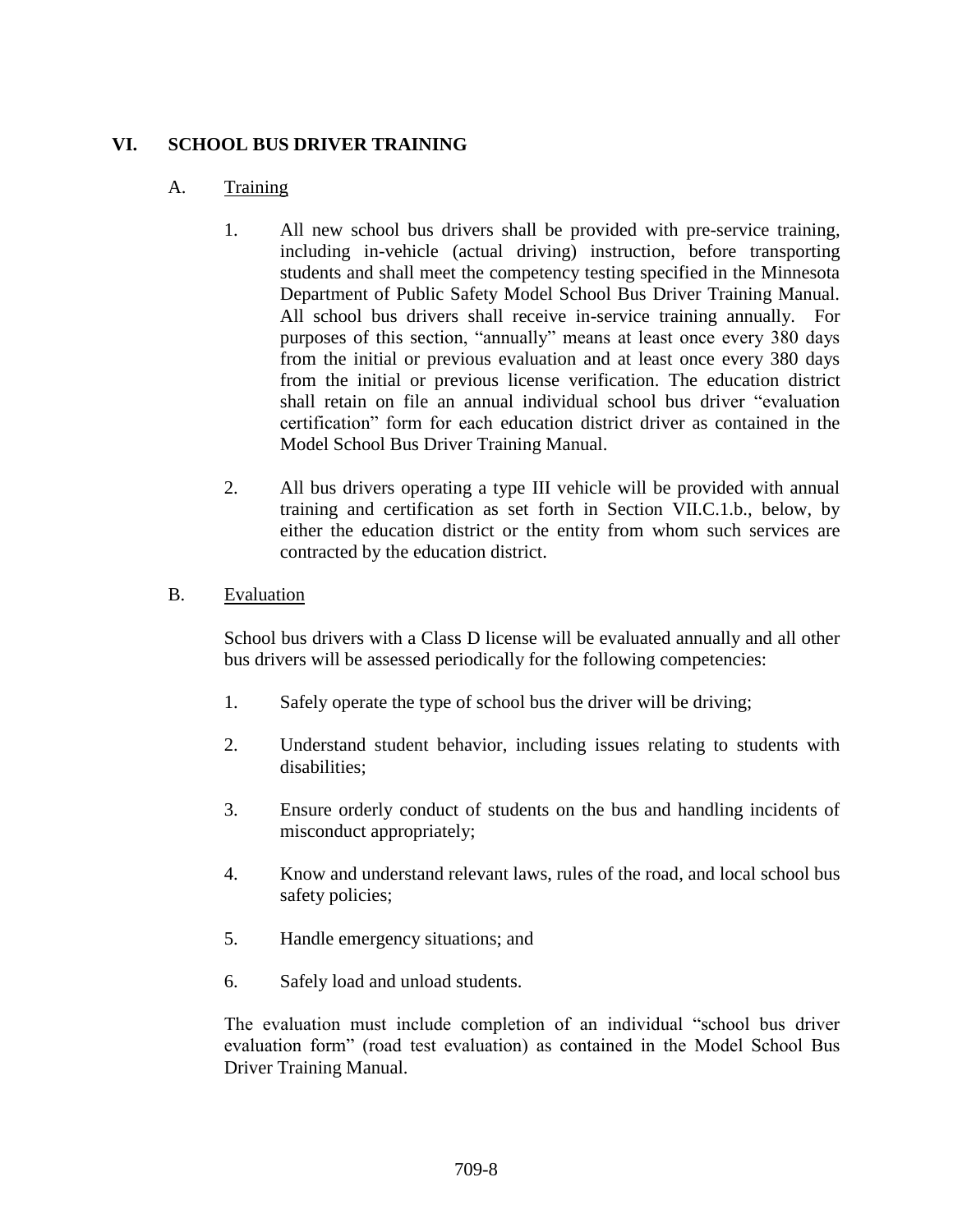### **VII. OPERATING RULES AND PROCEDURES**

#### A. General Operating Rules

- 1. School buses shall be operated in accordance with state traffic and school bus safety laws and the procedures contained in the Minnesota Department of Public Safety Model School Bus Driver Training Manual.
- 2. Only students assigned to the school bus by the education district shall be transported. The number of students or other authorized passengers transported in a school bus shall not be more than the legal capacity for the bus. No person shall be allowed to stand when the bus is in motion.
- 3. The parent/guardian may designate, pursuant to education district policy, a day care facility, respite care facility, the residence of a relative, or the residence of a person chosen by the parent or guardian as the address of the student for transportation purposes. The address must be in the attendance area of the assigned school and meet all other eligibility requirements.
- 4. Bus drivers must minimize, to the extent practical, the idling of school bus engines and exposure of children to diesel exhaust fumes.
- 5. To the extent practical, the education district will designate school bus loading/unloading zones at a sufficient distance from school air-intake systems to avoid diesel fumes from being drawn into the systems.

## *[Note: A education district is not required to comply with Section VII.A.5. if the education district board determines that alternative locations block traffic, impair student safety, or are not cost effective.]*

6. A bus driver may not operate a school bus while communicating over, or otherwise operating, a cellular phone for personal reasons, whether handheld or hands free, when the vehicle is in motion or a part of traffic. For purposes of this paragraph, "school bus" has the meaning given in Minn. Stat. § 169.011, Subd. 71. In addition, "school bus" also includes type III vehicles when driven by employees or agents of the education district. "Cellular phone" means a cellular, analog, wireless, or digital telephone capable of sending or receiving telephone or text messages without an access line for service.

## B. Type III Vehicles

1. Type III vehicles are restricted to passenger cars, station wagons, vans, and buses having a maximum manufacturer's rated seating capacity of 10 or fewer people including the driver and a gross vehicle weight rating of 10,000 pounds or less. A van or bus converted to a seating capacity of 10 or fewer and placed in service on or after August 1, 1999, must have been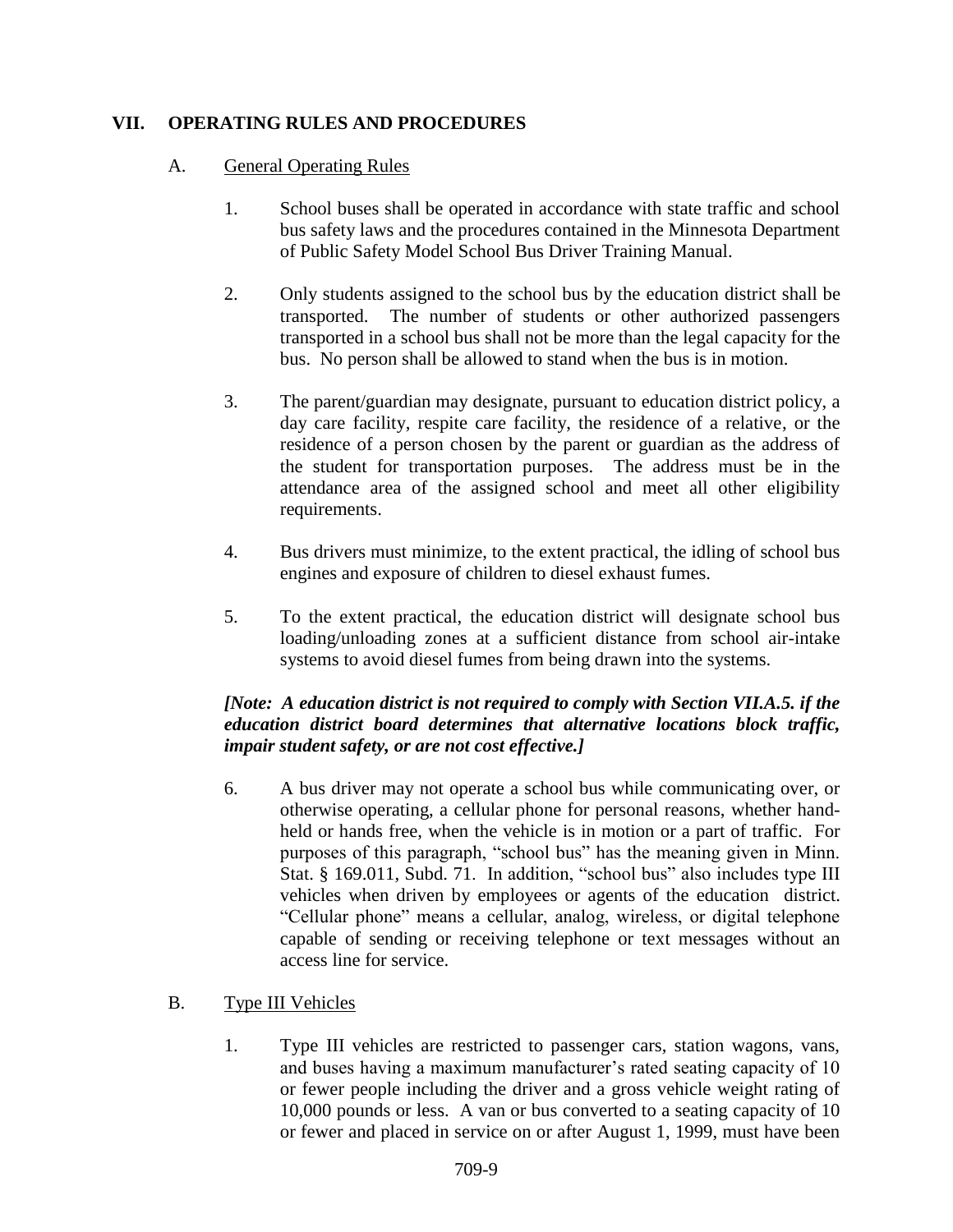originally manufactured to comply with the passenger safety standards.

- 2. Type III vehicles must be painted a color other than national school bus yellow.
- 3. Type III vehicles shall be state inspected in accordance with legal requirements.
- 4. A type III vehicle cannot be older than 12 years old unless excepted by state and federal law.
- 5. If a type III vehicle is education district owned, the education district name will be clearly marked on the side of the vehicle. The type III vehicle must not have the words "school bus" in any location on the exterior of the vehicle or in any interior location visible to a motorist.
- 6. A "type III vehicle" must not be outwardly equipped and identified as a type A, B, C, or D bus.
- 7. Eight-lamp warning systems and stop arms must not be installed or used on type III vehicles.
- 8. Type III vehicles must be equipped with mirrors as required by law.
- 9. Any type III vehicle may not stop traffic and may not load or unload before making a complete stop and disengaging gears by shifting into neutral or park. Any type III vehicle used to transport students must not load or unload so that a student has to cross the road, except where not possible or impractical, then the driver or assistant must escort a student across the road. If the driver escorts the student across the road, then the motor must be stopped, the ignition key removed, the brakes set, and the vehicle otherwise rendered immobile.
- 10. Any type III vehicle used to transport students must carry emergency equipment including:
	- a. Fire extinguisher. A minimum of one 10BC rated dry chemical type fire extinguisher is required. The extinguisher must be mounted in a bracket, and must be located in the driver's compartment and be readily accessible to the driver and passengers. A pressure indicator is required and must be easily read without removing the extinguisher from its mounted position.
	- b. First aid kit and body fluids cleanup kit. A minimum of a 10-unit first aid kit and a body fluids cleanup kit is required. They must be contained in removable, moisture- and dust-proof containers mounted in an accessible place within the driver's compartment and must be marked to indicate their identity and location.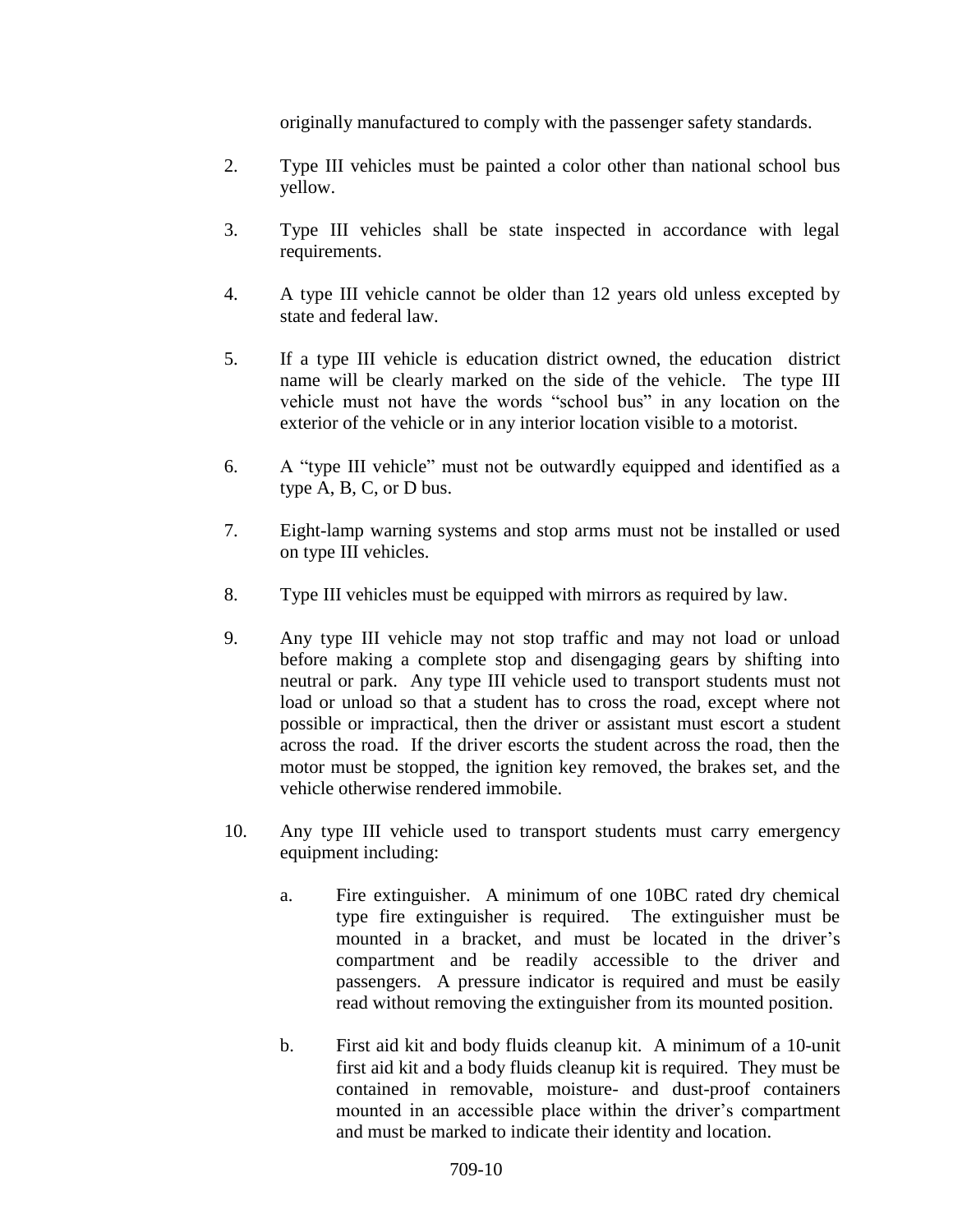- c. Passenger cars and station wagons may carry a fire extinguisher, a first aid kit, and warning triangles in the trunk or trunk area of the vehicle if a label in the driver and front passenger area clearly indicates the location of these items.
- 11. Students will not be regularly transported in private vehicles that are not state inspected as type III vehicles. Only emergency, unscheduled transportation may be conducted in vehicles with a seating capacity of 10 or fewer without meeting the requirements for a type III vehicle. Also, parents may use a private vehicle to transport their own children under a contract with the district. The education district has no system of inspection for private vehicles.
- 12. All drivers of type III vehicles will be licensed drivers and will be familiar with the use of required emergency equipment. The education district will not knowingly allow a person to operate a type III vehicle if the person has been convicted of an offense that disqualifies the person from operating a school bus.
- 13. Type III vehicles will be equipped with child passenger restraints, and child passenger restraints will be utilized to the extent required by law.
- C. Type III Vehicle Driven by Employees with a Driver's License Without a School Bus Endorsement
	- 1. The holder of a Class A, B, C, or D driver's license, without a school bus endorsement, may operate a type III vehicle, described above, under the following conditions:
		- a. The operator is an employee of the entity that owns, leases, or contracts for the school bus, which may include the education district.
		- b. The operator's employer, which may include the education district, has adopted and implemented a policy that provides for annual training and certification of the operator in:
			- (1) safe operation of a type III vehicle;
			- (2) understanding student behavior, including issues relating to students with disabilities;
			- (3) encouraging orderly conduct of students on the bus and handling incidents of misconduct appropriately;
			- (4) knowing and understanding relevant laws, rules of the road, and local education bus safety policies;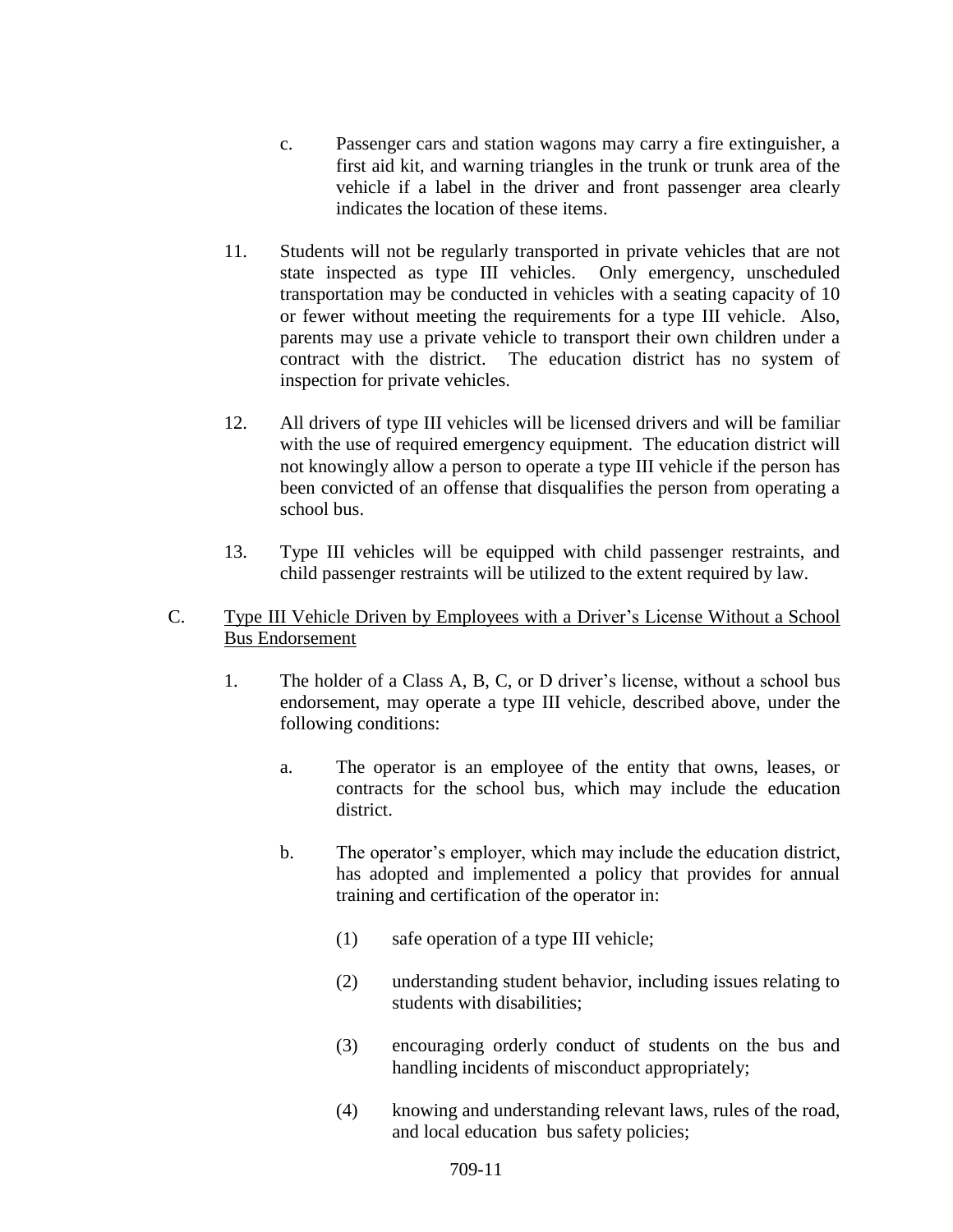- (5) handling emergency situations;
- (6) proper use of seat belts and child safety restraints;
- (7) performance of pretrip vehicle inspections;
- (8) safe loading and unloading of students, including, but not limited to:
	- (a) utilizing a safe location for loading and unloading students at the curb, on the nontraffic side of the roadway, or at off-street loading areas, driveways, yards, and other areas to enable the student to avoid hazardous conditions;
	- (b) refraining from loading and unloading students in a vehicular traffic lane, on the shoulder, in a designated turn lane, or a lane adjacent to a designated turn lane;
	- (c) avoiding a loading or unloading location that would require a student to cross a road, or ensuring that the driver or an aide personally escort the student across the road if it is not reasonably feasible to avoid such a location;
	- (d) placing the type III vehicle in "park" during loading and unloading;
	- (e) escorting a student across the road under clause (c) only after the motor is stopped, the ignition key is removed, the brakes are set, and the vehicle is otherwise rendered immobile; and
- (9) compliance with paragraph V.F. concerning reporting convictions to the employer within 10 days of the date of conviction.
- c. A background check or background investigation of the operator has been conducted that meets the requirements under Minn. Stat. § 122A.18, Subd. 8, or Minn. Stat. § 123B.03 for education district employees; Minn. Stat. § 144.057 or Minn. Stat. Ch. 245C for day care employees; or Minn. Stat. § 171.321, Subd. 3, for all other persons operating a type III vehicle under this section.
- d. Operators shall submit to a physical examination as required by Minn. Stat. § 171.321, Subd. 2.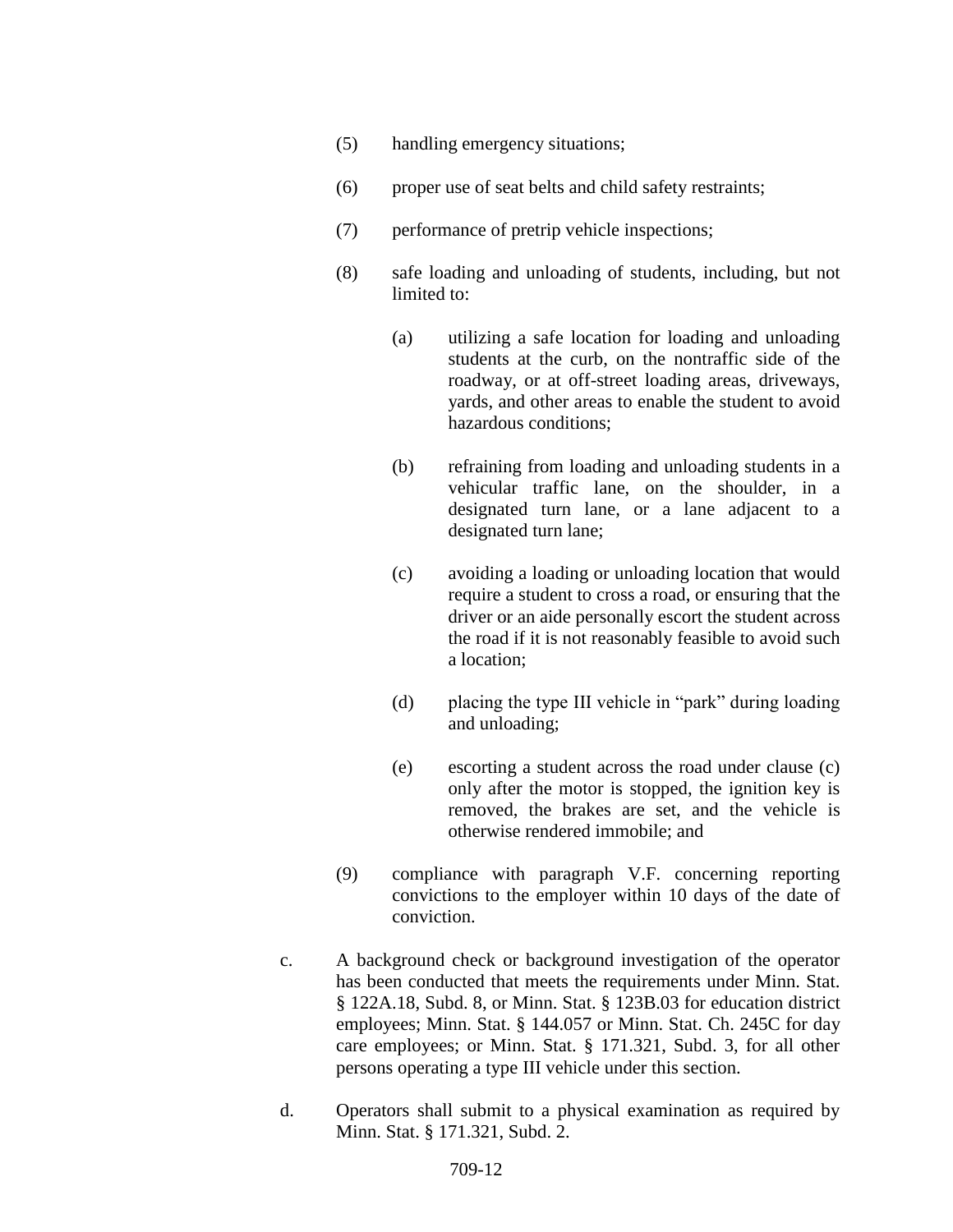- e. The operator's employer requires pre-employment drug testing of applicants for operator positions. Current operators must comply with the employer's policy under Minn. Stat. § 181.951, Subds. 2, 4, and 5. Notwithstanding any law to the contrary, the operator's employer may use a breathalyzer or similar device to fulfill random alcohol testing requirements.
- f. The operator's driver's license is verified annually by the entity that owns, leases, or contracts for the type III vehicle as required by Minn. Stat. § 171.321, Subd. 5.
- g. A person who sustains a conviction, as defined under Minn. Stat. § 609.02, of violating Minn. Stat. § 169A.25, § 169A.26, § 169A.27 (driving while impaired offenses), or § 169A.31 (alcoholrelated school bus driver offenses), or whose driver's license is revoked under Minn. Stat. §§ 169A.50 to 169A.53 of the implied consent law, or who is convicted of violating or whose driver's license is revoked under a similar statute or ordinance of another state, is precluded from operating a type III vehicle for 5 years from the date of conviction.
- h. A person who has ever been convicted of a disqualifying offense as defined in Minn. Stat. § 171.3215, Subd.1(c), (i.e., felony, controlled substance, criminal sexual conduct offenses, or offenses for surreptitious observation, indecent exposure, use of minor in a sexual performance, or possession of child pornography or display of pornography to a minor) may not operate a type III vehicle.
- i. A person who sustains a conviction, as defined under Minn. Stat. § 609.02, of a moving offense in violation of Minn. Stat. Ch. 169 within 3 years of the first of 3 other moving offenses is precluded from operating a type III vehicle for 1 year from the date of the last conviction.
- j. Students riding the type III vehicle must have training required under Minn. Stat. § 123B.90, Subd. 2 (See Section II.B., above).
- k. Documentation of meeting the requirements listed in this section must be maintained under separate file at the business location for each type III vehicle operator. The education district or any other entity that owns, leases, or contracts for the type III vehicle operating under this section is responsible for maintaining these files for inspection.
- 2. The type III vehicle must bear a current certificate of inspection issued under Minn. Stat. § 169.451.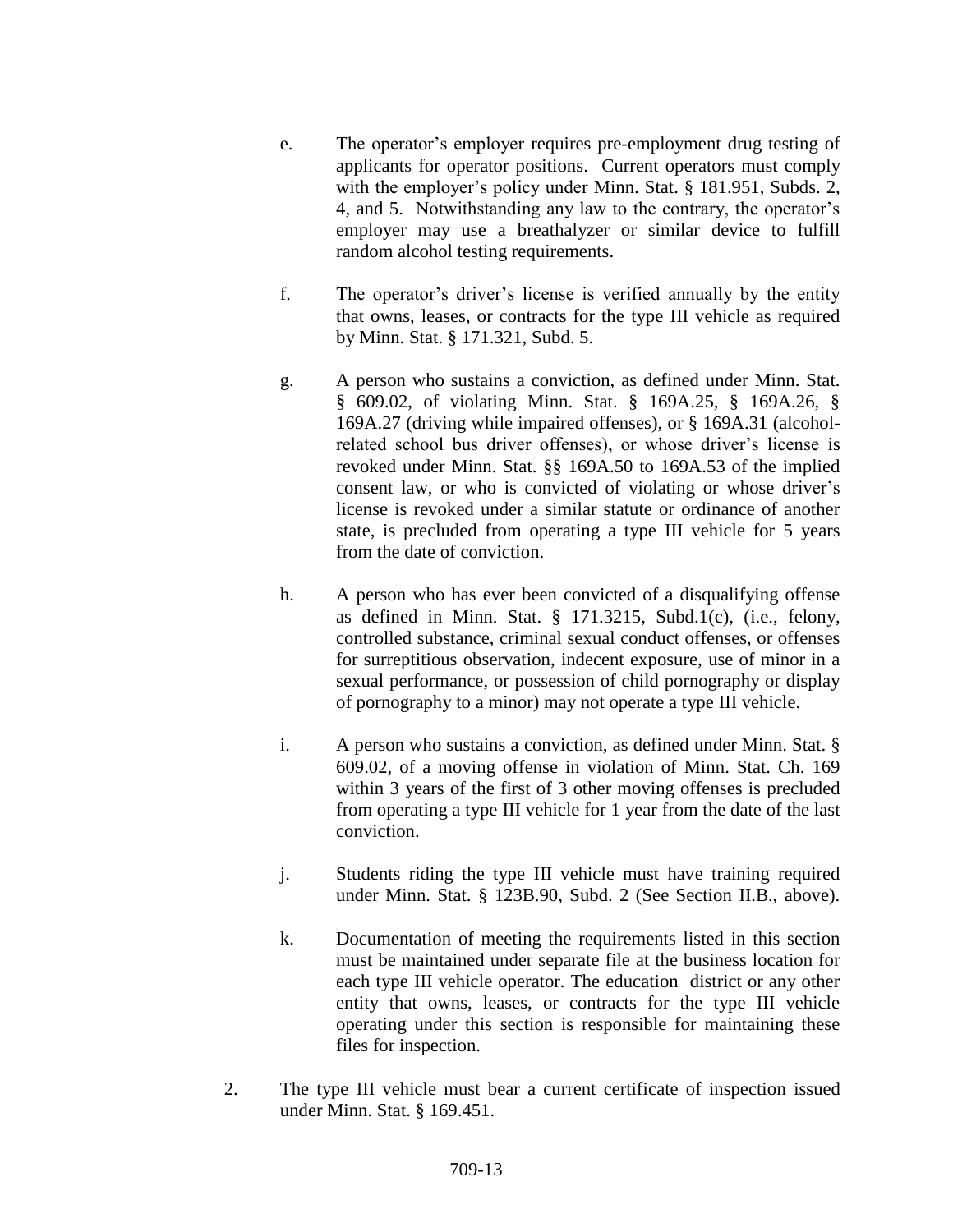3. An employee of the education district who is not employed for the sole purpose of operating a type III vehicle may, in the discretion of the education district, be exempt from paragraphs VII.C.1.d. (physical examination) and VII.C.1.e. (drug testing), above.

## D. Type A-I "Activity" Buses Driven by Employees with a Driver's License Without a School Bus Endorsement

- 1. The holder of a Class D driver's license, without a school bus endorsement, may operate a type A-I school bus or a Multifunction School Activity Bus (MFSAB) under the following conditions:
	- a. The operator is an employee of the education district or an independent contractor with whom the education district contracts for the school bus and is not solely hired to provide transportation services under this paragraph.
	- b. The operator drives the school bus only from points of origin to points of destination, not including home-to-school trips to pick up or drop off students.
	- c. The operator is prohibited from using the 8-light system if the vehicle is so equipped.
	- d. The operator has submitted to a background check and physical examination as required by Minn. Stat. § 171.321, Subd. 2.
	- e. The operator has a valid driver's license and has not sustained a conviction of a disqualifying offense as set forth in Minn. Stat. § 171.02, Subd. 2a(h) - 2a(j).
	- f. The operator has been trained in the proper use of child safety restraints as set forth in the National Highway Traffic Safety Administration's "Guideline for the Safe Transportation of Preschool Age Children in School Buses," if child safety restraints are used by passengers, in addition to the training required in Section VI., above.
	- g. The bus has a gross vehicle weight rating of 14,500 pounds or less and is designed to transport 15 or fewer passengers, including the driver.
- 2. The education district shall maintain annual certification of the requirements listed in this section for each Class D license operator.
- 3. A school bus operated under this section must bear a current certificate of inspection.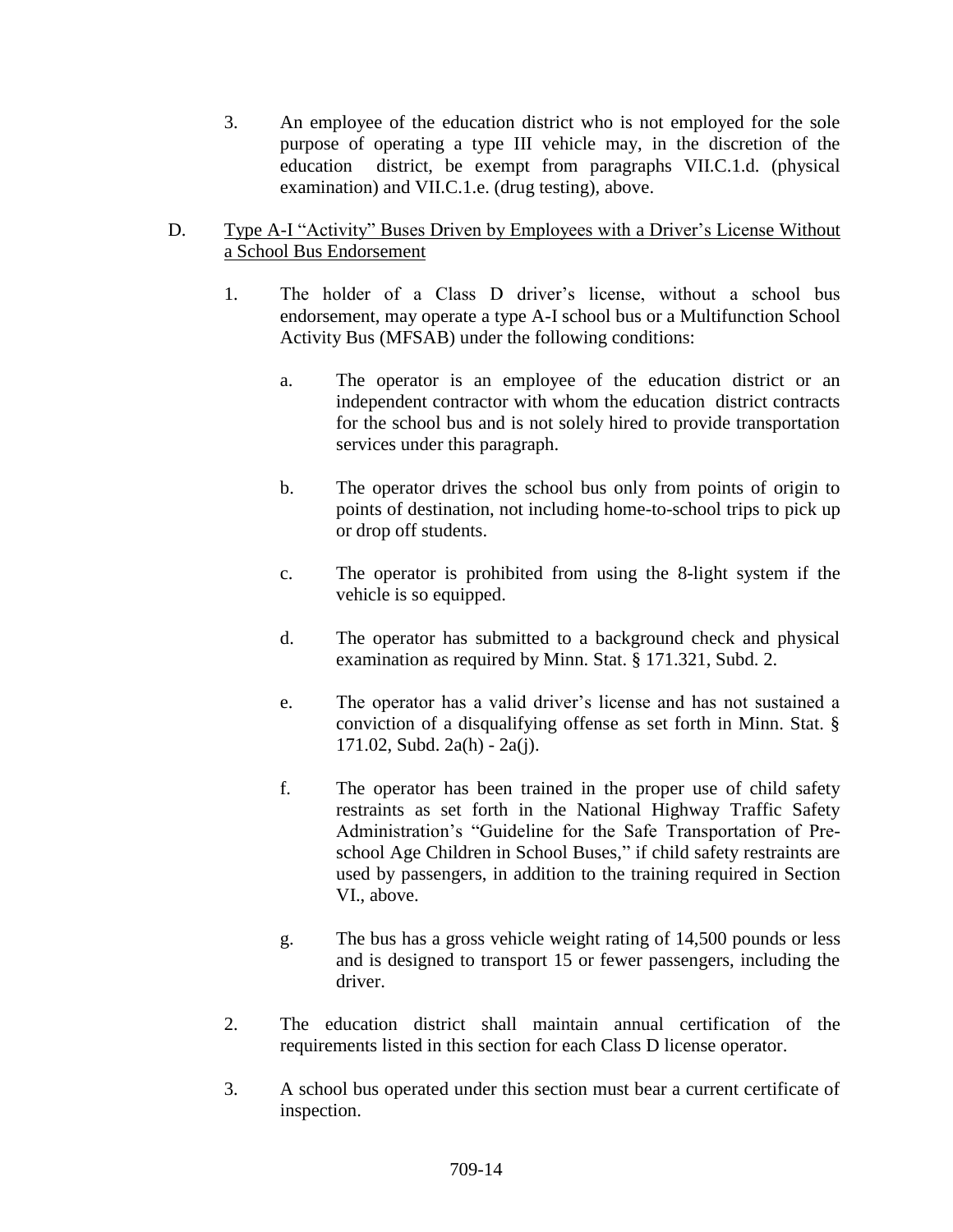4. The word "School" on the front and rear of the bus must be covered by a sign that reads "Activities" when the bus is being operated under authority of this section.

# **VIII. EDUCATION DISTRICT EMERGENCY PROCEDURES**

- A. If possible, school bus drivers or their supervisors shall call "911" or the local emergency phone number in the event of a serious emergency.
- B. School bus drivers shall meet the emergency training requirements contained in Unit III "Crash & Emergency Preparedness" of the Minnesota Department of Public Safety Model School Bus Driver Training Manual. This includes procedures in the event of a crash (accident).

## *[Note: The Model School Bus Driver Training Manual is available online through the Minnesota Department of Public Safety State Patrol web page.]*

- C. School bus drivers and bus assistants for special education students requiring special transportation service because of their handicapping condition shall be trained in basic first aid procedures, shall within 1 month after the effective date of assignment participate in a program of in-service training on the proper methods for dealing with the specific needs and problems of students with disabilities, assist students with disabilities on and off the bus when necessary for their safe ingress and egress from the bus; and ensure that protective safety devices are in use and fastened properly.
- D. Emergency Health Information shall be maintained on the school bus for students requiring special transportation service because of their handicapping condition. The information shall state:
	- 1. the student's name and address;
	- 2. the nature of the student's disabilities;
	- 3. emergency health care information; and
	- 4. the names and telephone numbers of the student's physician, parents, guardians, or custodians, and some person other than the student's parents or custodians who can be contacted in case of an emergency.

# **IX. EDUCATION DISTRICT VEHICLE MAINTENANCE STANDARDS**

A. All school vehicles shall be maintained in safe operating conditions through a systematic preventive maintenance and inspection program adopted or approved by the education district.

B. All education district vehicles shall be state inspected in accordance with legal requirements.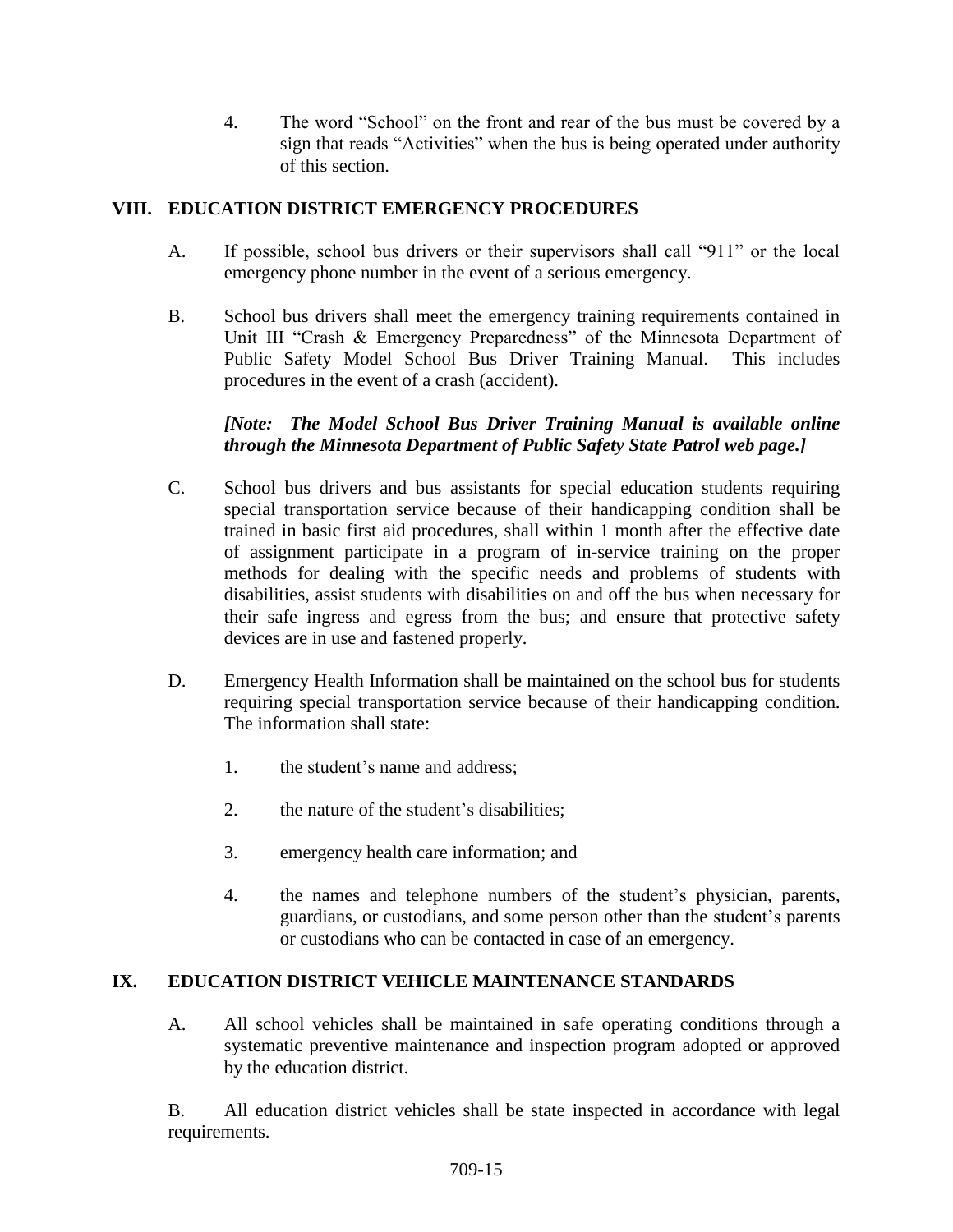- C. A copy of the current daily pre-trip inspection report must be carried in the bus. Daily pre-trip inspections shall be maintained on file in accordance with the education district's record retention schedule. Prompt reports of defects to be immediately corrected will be submitted.
- D. Daily post-trip inspections shall be performed to check for any children or lost items remaining on the bus and for vandalism.

### **X. EDUCATION DISTRICT TRANSPORTATION SAFETY DIRECTOR**

The education district board has designated an individual to serve as the education district's school transportation safety director. The education district transportation safety director shall have day-to-day responsibility for student transportation safety, including transportation of nonpublic school children when provided by the education district. The education district transportation safety director will assure that this policy is periodically reviewed to ensure that it conforms to law. The education district transportation safety director shall certify annually to the education district board that each school bus driver meets the school bus driver training competencies required by Minn. Stat. § 171.321, Subd. 4. The transportation safety director also shall annually verify or ensure that the private contractor utilized by the education district has verified the validity of the driver's license of each employee who regularly transports students for the education district in a type A, B, C, or D school bus, type III vehicle, or MFSAB with the National Driver Register or the Department of Public Safety. Upon request of the education district executive director or the executive director of the education district where nonpublic students are transported, the education district transportation safety director also shall certify to the executive director that students have received school bus safety training in accordance with state law. The name, address and telephone number of the school transportation safety director are on file in the education district office. Any questions regarding student transportation or this policy may be addressed to the education district transportation safety director.

#### **XI. STUDENT TRANSPORTATION SAFETY COMMITTEE**

The education district board may establish a student transportation safety committee. The chair of the student transportation safety committee is the education district's school transportation safety director. The education district board shall appoint the other members of the student transportation safety committee. Membership may include parents, school bus drivers, representatives of school bus companies, local law enforcement officials, other education district staff, and representatives from other units of local government.

*Legal References:* Minn. Stat. § 122A.18, Subd. 8 (Board to Issue Licenses) Minn. Stat. § 123B.03 (Background Check) Minn. Stat. § 123B.42 (Textbooks; Individual Instructor or Cooperative Learning Material; Standard Tests) Minn. Stat. § 123B.88 (Independent School Districts; Transportation)